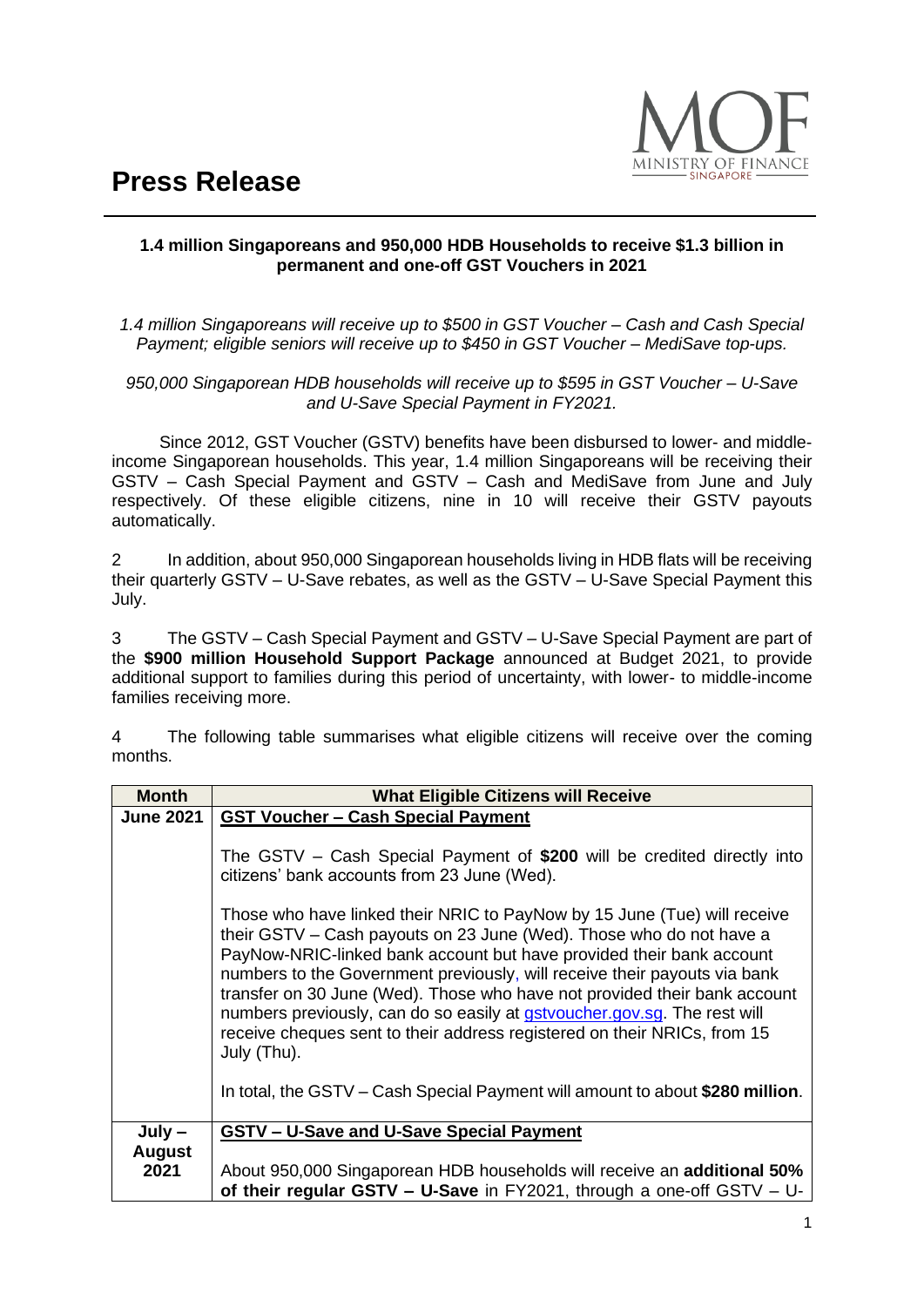| <b>Month</b> | <b>What Eligible Citizens will Receive</b>                                                                                                                                                                                                                                                                                                                                                                                                  |
|--------------|---------------------------------------------------------------------------------------------------------------------------------------------------------------------------------------------------------------------------------------------------------------------------------------------------------------------------------------------------------------------------------------------------------------------------------------------|
|              | Save Special Payment in April and July 2021. The total amount of rebates to<br>be received in FY2021 ranges from \$355 to \$595, depending on the HDB flat<br>type.                                                                                                                                                                                                                                                                         |
|              | In total, the GSTV – U-Save and U-Save Special Payment rebates will amount<br>to about \$460 million <sup>1</sup> .                                                                                                                                                                                                                                                                                                                         |
|              | <b>GST Voucher - Cash</b>                                                                                                                                                                                                                                                                                                                                                                                                                   |
|              | The GSTV – Cash of $up$ to \$300 will be credited directly into citizens' bank<br>accounts from 30 July (Fri).                                                                                                                                                                                                                                                                                                                              |
|              | Those who have linked their NRIC to PayNow by 20 July (Tue) will receive<br>their GSTV - Cash payouts on 30 July (Fri). Those who do not have a<br>PayNow-NRIC-linked bank account but have provided their bank account<br>numbers to the Government previously, will receive their payouts via bank<br>transfer on 5 August (Thu). The rest will receive cheques sent to their address<br>registered on their NRICs, from 18 August (Wed). |
|              | In total, the GSTV $-$ Cash payouts will amount to about \$405 million.                                                                                                                                                                                                                                                                                                                                                                     |
|              | <b>GST Voucher - MediSave</b>                                                                                                                                                                                                                                                                                                                                                                                                               |
|              | About 575,000 Singaporeans aged 65 and above in 2021 will receive a top-up<br>to their CPF MediSave Accounts of up to \$450 each from 30 July (Fri).                                                                                                                                                                                                                                                                                        |
|              | In total, the top-ups will amount to about \$170 million.                                                                                                                                                                                                                                                                                                                                                                                   |

5 Annex A provides more information on the benefits under the GST Voucher scheme.

# **Go Digital and Receive Your GSTV Cash Payouts and Notification Earlier**

*PayNow-NRIC as an additional mode of payment for GST Voucher – Cash and Cash Special Payment*

6 PayNow provides added convenience and privacy for citizens to receive money in their bank account via NRIC/FIN and/or mobile number, without having to disclose their bank account details to the sender. **Starting from this year, the Ministry of Finance will be using PayNow-NRIC as the default payment mode for citizens who have linked their NRIC to PayNow.**

7 Citizens are encouraged to link their NRIC to PayNow by 15 June 2021 to receive their GST Voucher – Cash Special Payment and GSTV – Cash earlier, from 23 June 2021 and 30 July 2021 respectively.

#### *Singpass app as an additional mode of notification*

8 Singaporeans eligible for GSTV who have downloaded and completed their one-time set up on the Singpass app will receive GSTV notifications in their app inbox on 1 June 2021, informing them of their GSTV benefits if they are eligible.

<sup>&</sup>lt;sup>1</sup> More information on the GSTV – U-Save at [https://www.mof.gov.sg/news-publications/press](https://www.mof.gov.sg/news-publications/press-releases/budget-2021-household-support-package-950-000-hdb-households-to-receive-gst-voucher-u-save-rebates-in-april-2021)[releases/budget-2021-household-support-package-950-000-hdb-households-to-receive-gst-voucher](https://www.mof.gov.sg/news-publications/press-releases/budget-2021-household-support-package-950-000-hdb-households-to-receive-gst-voucher-u-save-rebates-in-april-2021)[u-save-rebates-in-april-2021.](https://www.mof.gov.sg/news-publications/press-releases/budget-2021-household-support-package-950-000-hdb-households-to-receive-gst-voucher-u-save-rebates-in-april-2021)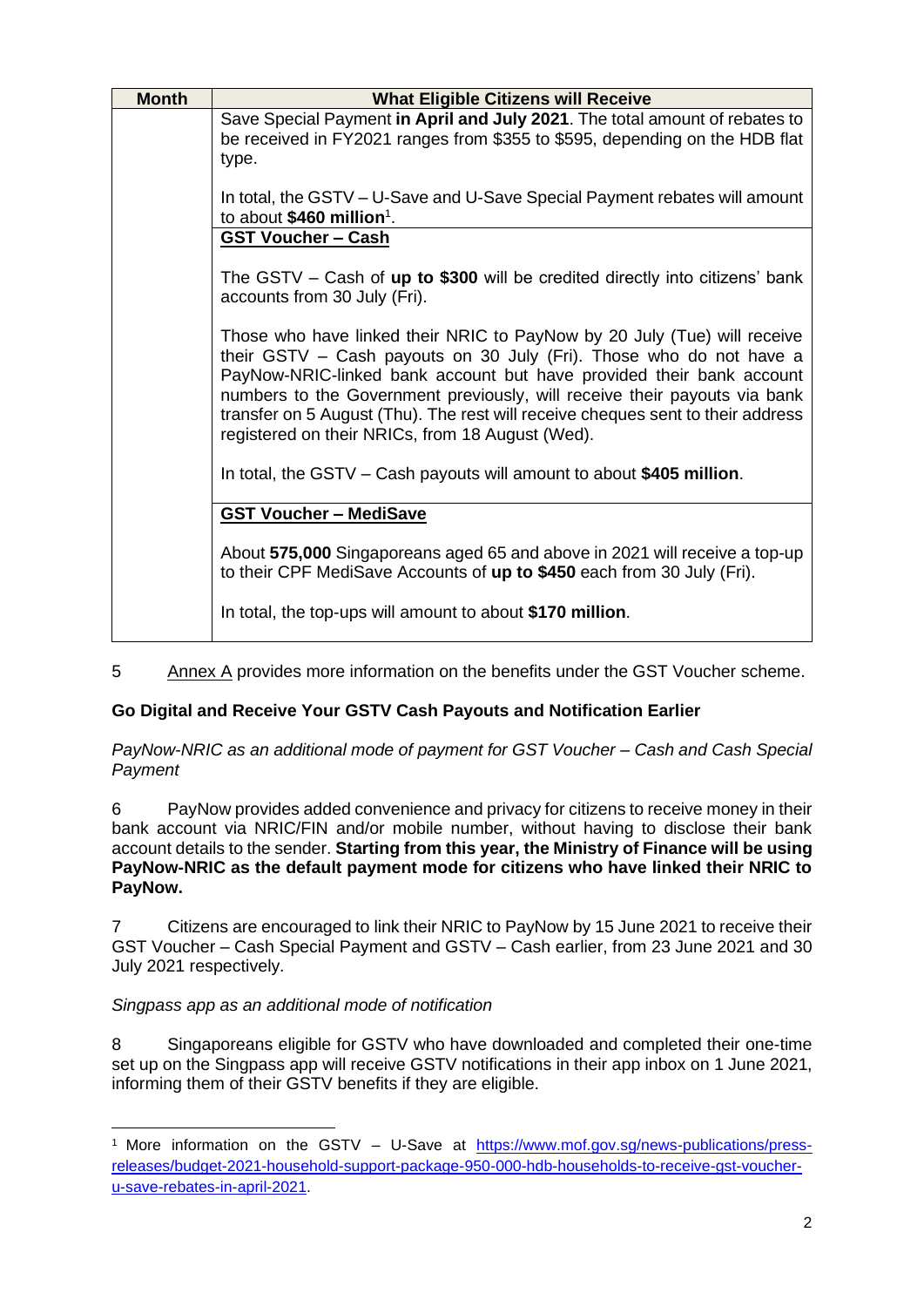9 Those who have not downloaded nor completed their one-time set up on the Singpass app, but have registered their mobile numbers with Singpass before end-May 2021, will also receive normal SMS notifications on 1 June 2021. The rest will receive letters from 2 June 2021.

10 To verify the authenticity of the SMS notification, citizens can check that the SMS is sent by "**GSTV**". These SMS notifications only inform citizens of their benefits. Citizens will not be asked to reply to their SMS or to provide any information to the sender "GSTV". No messages on GSTV will be sent via WhatsApp or other mobile app messaging platforms.

11 Those who wish to view their GSTV – Cash, Cash Special Payment and MediSave benefits online can do so at [gstvoucher.gov.sg](http://gstvoucher.gov.sg/) (using Singpass to log on).

12 There is a small number of citizens who qualify for GSTV – Cash, Cash Special Payment and/or MediSave, but have not signed up for government payouts in the past. They will be notified via Singpass app, SMS or letter to sign up at [gstvoucher.gov.sg,](http://gstvoucher.gov.sg/) before the deadline of 30 April 2022.

# **Summary of Other Benefits for Singaporeans and Households in 2021**

13 Other government payouts which Singaporeans can receive in 2021 include:

### **For Individuals**

- 5-Year MediSave Top-up scheme: Singaporeans who were born on or before 31 December 1969 (aged 52 and above in 2021) and do not receive Pioneer Generation or Merdeka Generation benefits will each receive a **MediSave top-up of \$100** credited into their MediSave Accounts in end August 2021. This is the 5-Year MediSave Top-up scheme that was announced in Budget 2019. Eligible citizens will receive the MediSave top-up annually from 2019 to 2023.
- Grocery Vouchers: All Singaporeans aged 21 and above, who live in 1-room or 2-room HDB flats and do not own more than one property, will receive **Grocery Vouchers worth \$100 in Oct 2021**. This is part of the Care and Support Package that was announced at Budget 2020.
- Top-ups to Child Development Account (CDA), Edusave Account and Post-Secondary Education Account (PSEA): Each Singaporean child aged below 21 in 2021 will receive **an additional one-off top-up of \$200 through CDA, Edusave Account or PSEA** in May 2021 2 (Edusave Account or PSEA; credited) or September 2021 (CDA).

#### **For Households**

• Service and Conservancy Charges (S&CC) Rebate: The S&CC Rebate provides additional support for households. Around 950,000 Singaporean HDB households will receive **1.5 to 3.5 months of S&CC Rebate** in FY2021, depending on their HDB flat type<sup>3</sup>.

<sup>&</sup>lt;sup>2</sup> More information on the top-up to Edusave Account and PSEA are at [https://www.mof.gov.sg/news](https://www.mof.gov.sg/news-publications/press-releases/more-than-500-000-children-to-benefit-from-200-top-up-to-edusave-account-or-post-secondary-education-account-(psea)-in-may-2021)[publications/press-releases/more-than-500-000-children-to-benefit-from-200-top-up-to-edusave](https://www.mof.gov.sg/news-publications/press-releases/more-than-500-000-children-to-benefit-from-200-top-up-to-edusave-account-or-post-secondary-education-account-(psea)-in-may-2021)[account-or-post-secondary-education-account-\(psea\)-in-may-2021.](https://www.mof.gov.sg/news-publications/press-releases/more-than-500-000-children-to-benefit-from-200-top-up-to-edusave-account-or-post-secondary-education-account-(psea)-in-may-2021)

<sup>&</sup>lt;sup>3</sup> More information on the S&CC Rebate at [https://www.mof.gov.sg/news-publications/press](https://www.mof.gov.sg/news-publications/press-releases/budget-2021-household-support-package-950-000-hdb-households-to-receive-135-million-in-s-cc-rebates)[releases/budget-2021-household-support-package-950-000-hdb-households-to-receive-135-million](https://www.mof.gov.sg/news-publications/press-releases/budget-2021-household-support-package-950-000-hdb-households-to-receive-135-million-in-s-cc-rebates)[in-s-cc-rebates.](https://www.mof.gov.sg/news-publications/press-releases/budget-2021-household-support-package-950-000-hdb-households-to-receive-135-million-in-s-cc-rebates)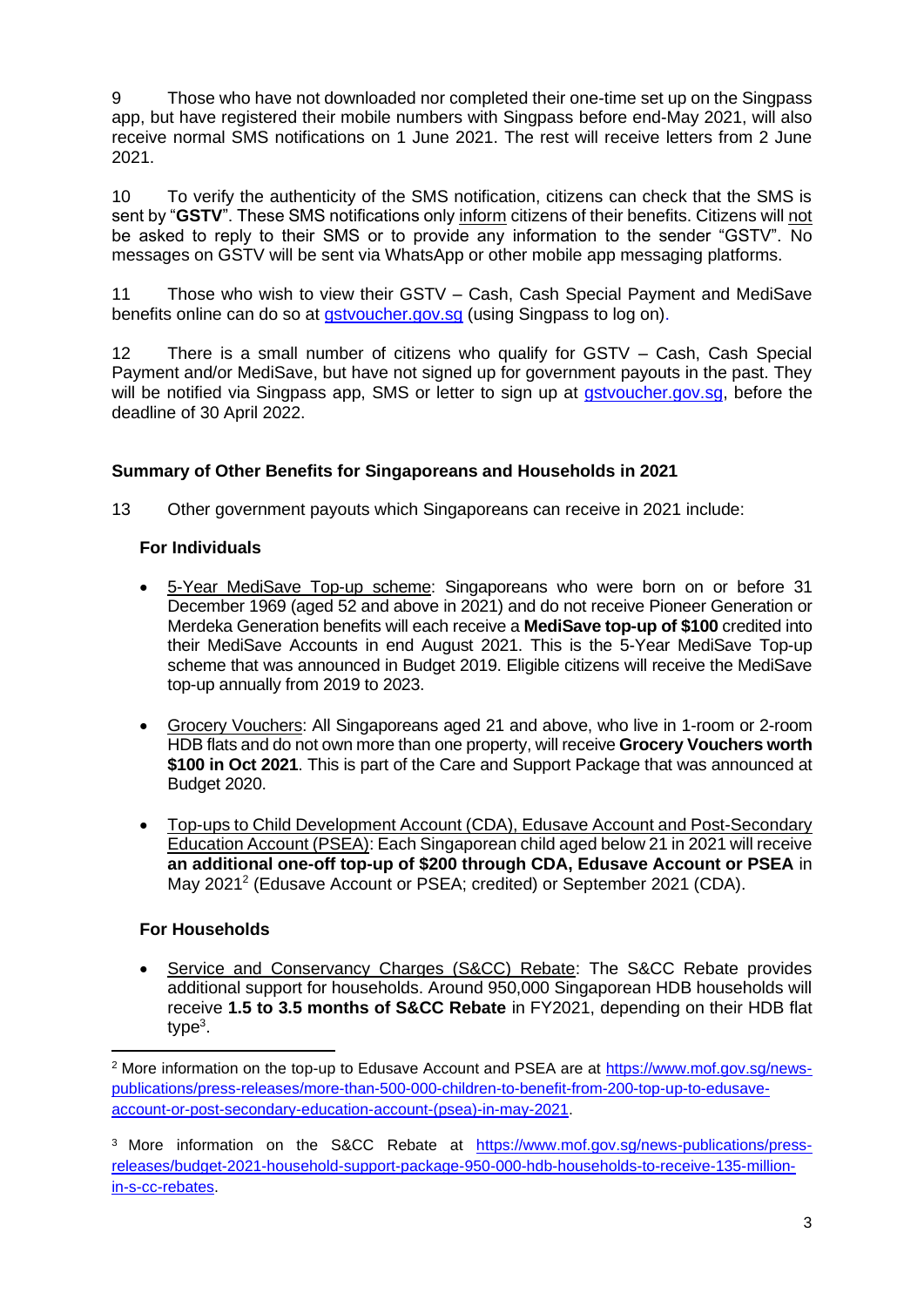• Community Development Council (CDC) Vouchers: All Singapore households will receive \$100 in CDC Vouchers, for use at participating heartland shops and hawker centres. More details will be shared by the CDCs at a later date.

14 Annex B provides illustrations of how various households are expected to benefit from the schemes mentioned.

# **Contact Information**

15 More information on the GSTV is available at [gstvoucher.gov.sg,](http://gstvoucher.gov.sg/) and details of other benefits announced in Budget 2021 can be found at: **singaporebudget.gov.sg**. For more information on the specific schemes, the contact details are as follows:

| <b>Scheme</b>                                            | <b>Telephone</b> | <b>Contact</b>                                                                                                                                                                                                                                                                                                                                                                     |
|----------------------------------------------------------|------------------|------------------------------------------------------------------------------------------------------------------------------------------------------------------------------------------------------------------------------------------------------------------------------------------------------------------------------------------------------------------------------------|
| GSTV - Cash, Cash Special<br><b>Payment and MediSave</b> |                  | Visit: www.gstvoucher.gov.sg                                                                                                                                                                                                                                                                                                                                                       |
| 5-Year MediSave Top-up                                   | 1800-222-2888    | contactus@govtopup.gov.sg                                                                                                                                                                                                                                                                                                                                                          |
| <b>Grocery Vouchers</b>                                  |                  | Visit: https://go.gov.sg/csp2020                                                                                                                                                                                                                                                                                                                                                   |
| CDA Top-up                                               | 1800-253-7707    | Visit: www.babybonus.msf.gov.sg<br>msf_babybonus@msf.gov.sg                                                                                                                                                                                                                                                                                                                        |
| Edusave and PSEA Top-ups                                 | 6872-2220        | Visit:<br>www.moe.gov.sg/financial-<br>matters/edusave-account<br>and<br>www.moe.gov.sg/financial-<br>matters/psea<br>contact@moe.gov.sg                                                                                                                                                                                                                                           |
| GSTV - U-Save and U-Save<br><b>Special Payment</b>       | 6671-7117        | Visit <sup>-</sup><br>www.gstvoucher.gov.sg/pages/u-<br>save.aspx<br>customersupport@spgroup.com.sq                                                                                                                                                                                                                                                                                |
| <b>S&amp;CC Rebate</b>                                   |                  | Visit: www.hdb.gov.sg<br>[Under My HDBPage > My Flat ><br>Purchased Flat/Rental Flat > S&CC<br>Rebate]<br>specific queries regarding<br>For<br>S&CC payables, please contact<br>your respective Town Councils.<br>Contact information can be found at:<br>www.hdb.gov.sg/cs/infoweb/contac<br>$t$ -us > Living in HDB flats<br>Maintenance-related requests<br>for<br>common areas |

**###**

**Issued by Ministry of Finance Singapore** 1 June 2021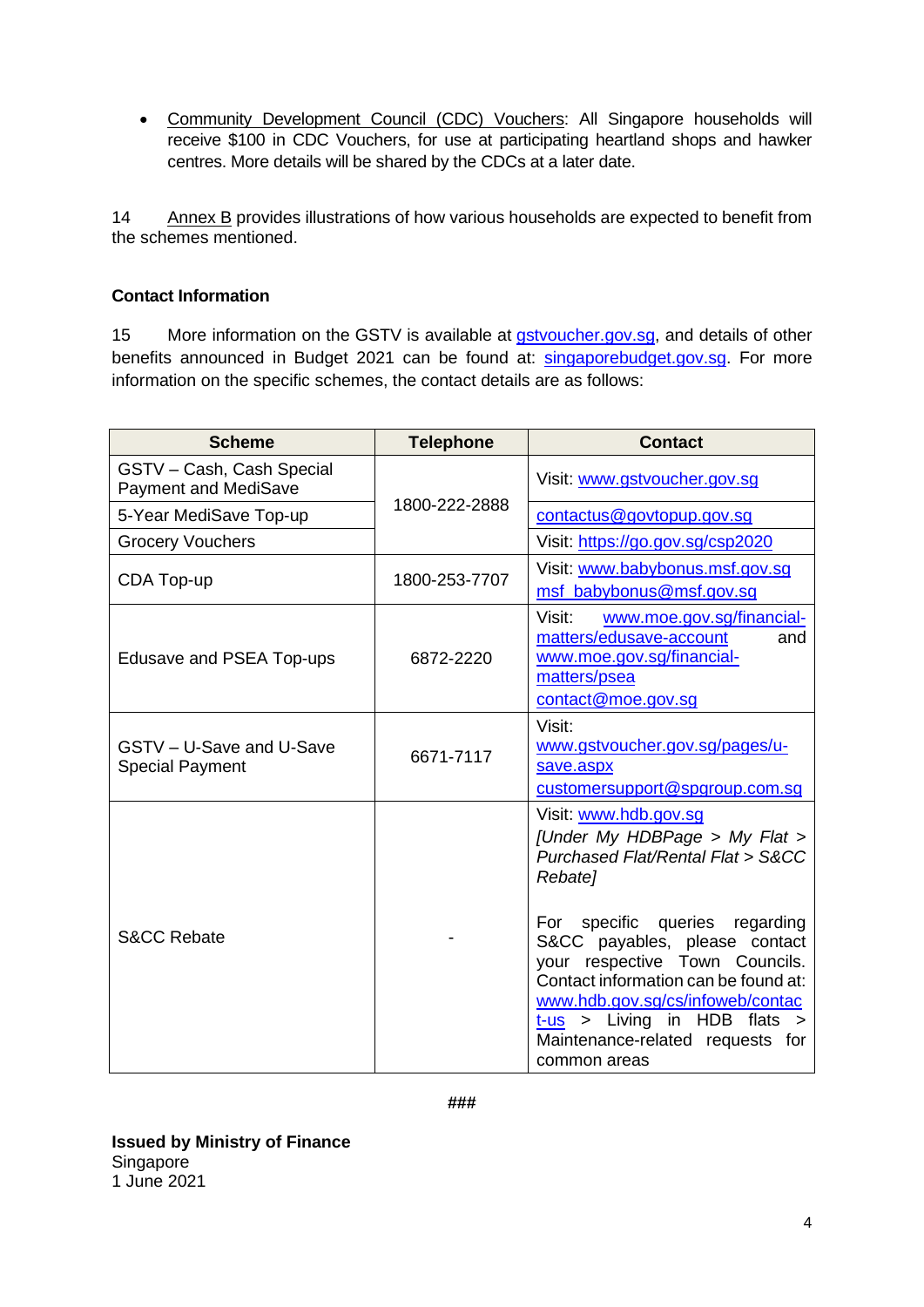# **ANNEX A**

### **Table A1: GSTV – Cash and Cash Special Payment**

| <b>Singaporeans aged 21</b><br>and above in 2021 | <b>Annual Value of Home as</b> | at 31 Dec 2020          | To be paid from   |  |
|--------------------------------------------------|--------------------------------|-------------------------|-------------------|--|
| Assessable Income for<br>$YA2020 \leq $28,000$   | Up to \$13,000                 | \$13,001 to<br>\$21,000 |                   |  |
| <b>GSTV</b> – Cash Special<br>Payment            | \$200                          |                         | From 23 June 2021 |  |
| GSTV - Cash (regular<br>payment)                 | \$300<br>\$150                 |                         | From 30 July 2021 |  |
| Total in FY2021                                  | \$500<br>\$350                 |                         |                   |  |

*Notes:* 

*1. Individuals who own more than one property are not eligible for the GSTV scheme.*

*2. Cheque payment takes three weeks longer. Citizens are encouraged to link their NRIC to PayNow, or switch to direct bank crediting at [gstvoucher.gov.sg,](http://gstvoucher.gov.sg/) to receive their payouts earlier.*

# **Table A2: GSTV – MediSave**

| <b>Age in 2021</b> | <b>Annual Value of Home as</b><br>at 31 Dec 2020 |                         | To be paid on |  |
|--------------------|--------------------------------------------------|-------------------------|---------------|--|
|                    | Up to \$13,000                                   | \$13,001 to<br>\$21,000 |               |  |
| 65 to 74           | \$250                                            | \$150                   |               |  |
| 75 to 84           | \$350                                            | \$250                   | 30 July 2021  |  |
| 85 and above       | \$450                                            | \$350                   |               |  |

*Note: Individuals who own more than one property are not eligible for the GSTV scheme.*

#### **Table A3: MediSave Top-ups in 2021**

| <b>Age in 2021</b> | 5-Year<br><b>MediSave</b><br>Top-up | <b>Merdeka</b><br><b>Pioneer</b><br><b>Generation</b><br><b>Generation</b><br>Package<br>Package |       | <b>GST Voucher</b> | <b>Total</b>  | To be paid in               |
|--------------------|-------------------------------------|--------------------------------------------------------------------------------------------------|-------|--------------------|---------------|-----------------------------|
| 52 to 61           | \$100                               |                                                                                                  |       |                    | \$100         |                             |
| 62 to 64           |                                     | \$200                                                                                            |       |                    | \$200         | <b>July 2021</b>            |
| 65 to 71           |                                     | \$200                                                                                            |       | Up to \$250        | Up to \$450   | (PGP, MGP<br>and GSTV-      |
| 72 to 74           |                                     |                                                                                                  | \$250 | Up to \$250        | Up to \$500   | MediSave)                   |
| 75 to 76           |                                     |                                                                                                  | \$250 | Up to \$350        | Up to \$600   |                             |
| 77 to 81           |                                     |                                                                                                  | \$500 | Up to \$350        | Up to \$850   | August 2021                 |
| 82 to 84           |                                     |                                                                                                  | \$700 | Up to \$350        | Up to \$1,050 | $(5-Year)$<br>MediSave Top- |
| 85 to 86           |                                     |                                                                                                  | \$700 | Up to \$450        | Up to \$1,150 | up)                         |
| 87 and above       |                                     |                                                                                                  | \$900 | Up to \$450        | Up to \$1,350 |                             |

*Notes:*

*1. Citizens aged 52 and above in 2021 who are not eligible for the Merdeka Generation Package (MGP) and the Pioneer Generation Package (PGP) can receive the 5-Year MediSave Top-up.*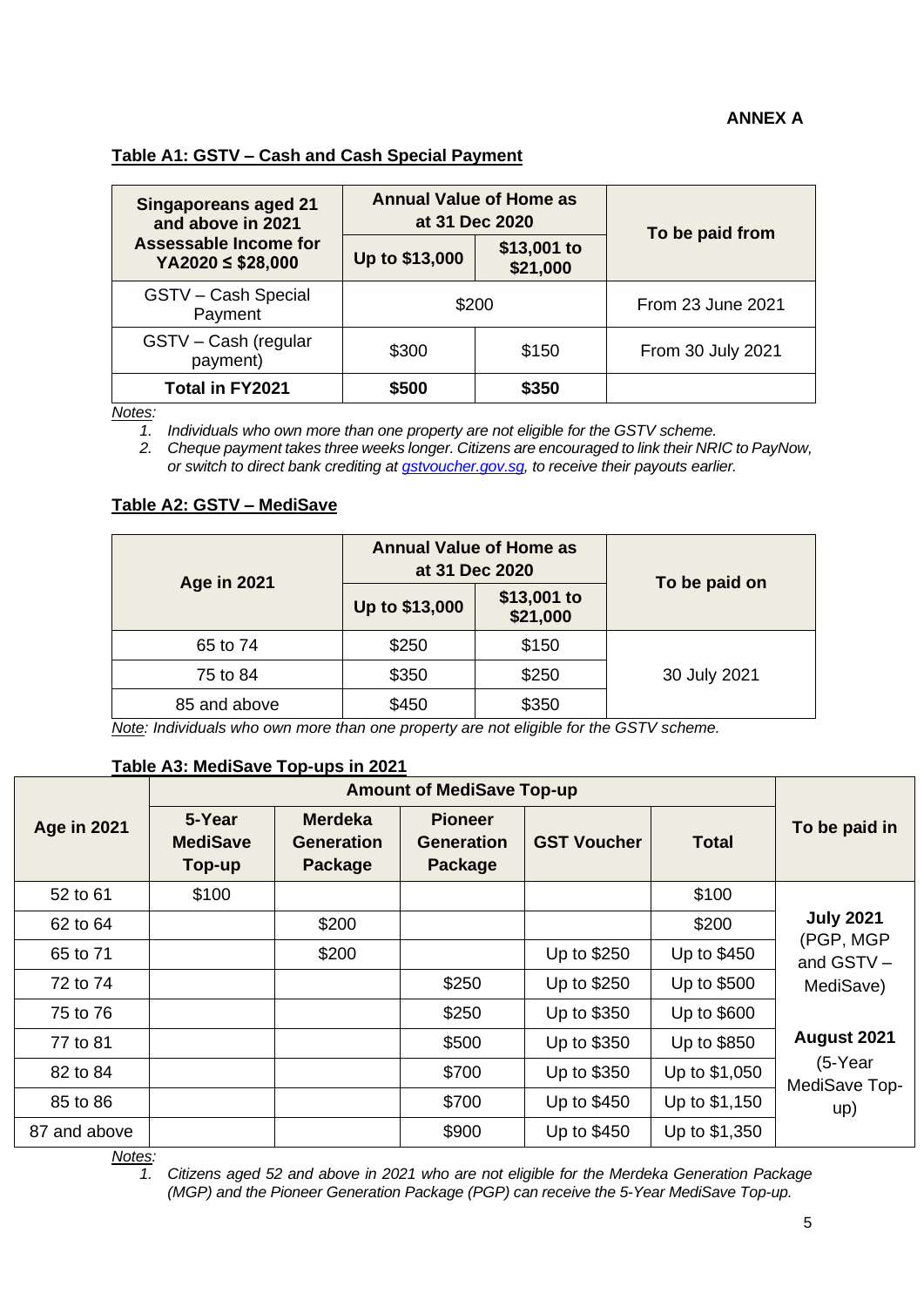*2. These are the enhanced annual Pioneer Generation MediSave top-ups which take effect from 2021. Pioneers aged 82 to 86 with serious pre-existing condition can receive an additional annual \$50 MediSave top-up (i.e. total \$750) between 2021 and 2025. Pioneers aged 87 and above with serious pre-existing conditions can receive an additional annual \$200 MediSave top-up between 2021 and 2025 (i.e. total \$1,100).*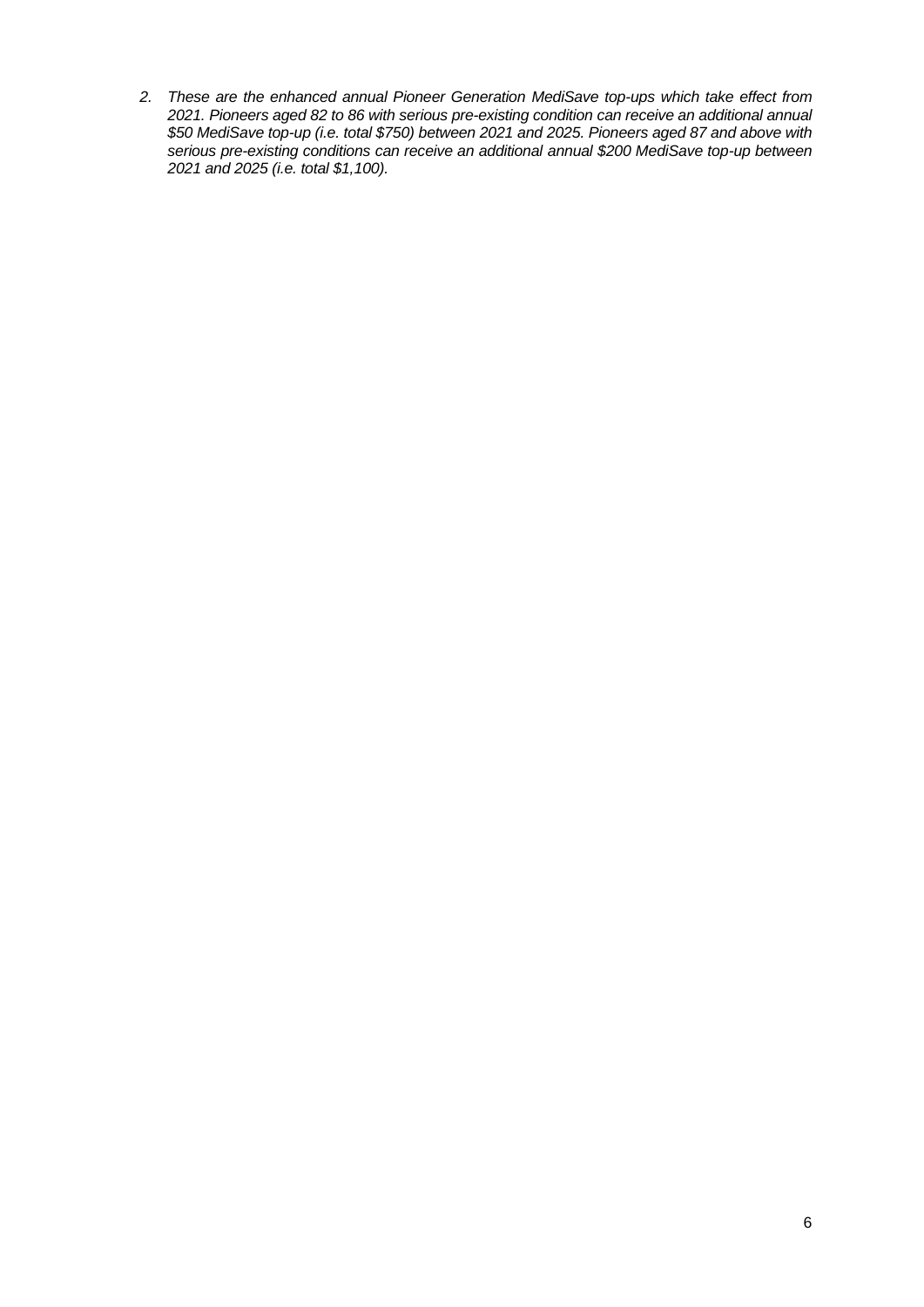# **Table A4: GSTV – U-Save and U-Save Special Payment in FY2021**

Households living in 1- and 2-room HDB flats typically benefit from GSTV – U-Save rebates amounting to an average of about three to four months of their utility bills; households living in 3- and 4-room HDB flats receive benefits amounting to one to two months of their utility bills.

Together with the GSTV – U-Save Special Payment, households living in 1- and 2-room HDB flats will receive support equivalent to about 4.5 to 6 months of their utility bills, and households living in 3- and 4-room HDB flats will receive support equivalent to about 1.5 to 3 months of their utility bills this year.

The GSTV – U-Save rebates that households will receive in July 2021 are summarised in the table below.

|                                                          | <b>Rebate to be Received</b>             |                                                                   |                                          |                                                                   |                                                 |                                                 |                                               |
|----------------------------------------------------------|------------------------------------------|-------------------------------------------------------------------|------------------------------------------|-------------------------------------------------------------------|-------------------------------------------------|-------------------------------------------------|-----------------------------------------------|
| <b>HDB Flat</b>                                          | <b>April 2021</b>                        |                                                                   | <b>July 2021</b>                         |                                                                   | <b>October</b><br>2021                          | <b>January</b><br>2022                          | <b>Total</b><br><b>GSTV-</b><br><b>U-Save</b> |
| <b>Type</b>                                              | Regular<br><b>GSTV-</b><br><b>U-Save</b> | <b>GSTV-</b><br><b>U-Save</b><br><b>Special</b><br><b>Payment</b> | <b>Regular</b><br>GSTV-<br><b>U-Save</b> | <b>GSTV-</b><br><b>U-Save</b><br><b>Special</b><br><b>Payment</b> | <b>Regular</b><br><b>GSTV-</b><br><b>U-Save</b> | <b>Regular</b><br><b>GSTV-</b><br><b>U-Save</b> | for<br><b>FY2021</b>                          |
| $1-$ and $2-$<br>Room                                    | \$100                                    | \$100                                                             | \$100                                    | \$100                                                             | \$100                                           | \$95                                            | \$595                                         |
| 3-Room                                                   | \$90                                     | \$90                                                              | \$90                                     | \$90                                                              | \$90                                            | \$85                                            | \$535                                         |
| 4-Room                                                   | \$80                                     | \$80                                                              | \$80                                     | \$80                                                              | \$80                                            | \$75                                            | \$475                                         |
| 5-Room                                                   | \$70                                     | \$70                                                              | \$70                                     | \$70                                                              | \$70                                            | \$65                                            | \$415                                         |
| <b>Executive /</b><br><b>Multi-</b><br><b>Generation</b> | \$60                                     | \$60                                                              | \$60                                     | \$60                                                              | \$60                                            | \$55                                            | \$355                                         |

*Notes:* 

*1. Households whose members own more than one property are not eligible for GSTV – U-Save.*

*2. Eligible households will receive their regular GSTV – U-Save over four quarters in April 2021, July 2021, October 2021 and January 2022.* 

*3. On top of the regular GSTV – U-Save, eligible households will receive their GSTV – U-Save Special Payment over two quarters in April 2021 and July 2021.*

*4. The regular GSTV – U-Save in April, July and October 2021 include an additional \$5 per quarter from January 2019 to December 2021, as announced in Budget 2018 to mitigate the introduction of carbon tax. From January 2022, the regular GSTV – U-Save that households will receive will no longer include the additional \$5.*